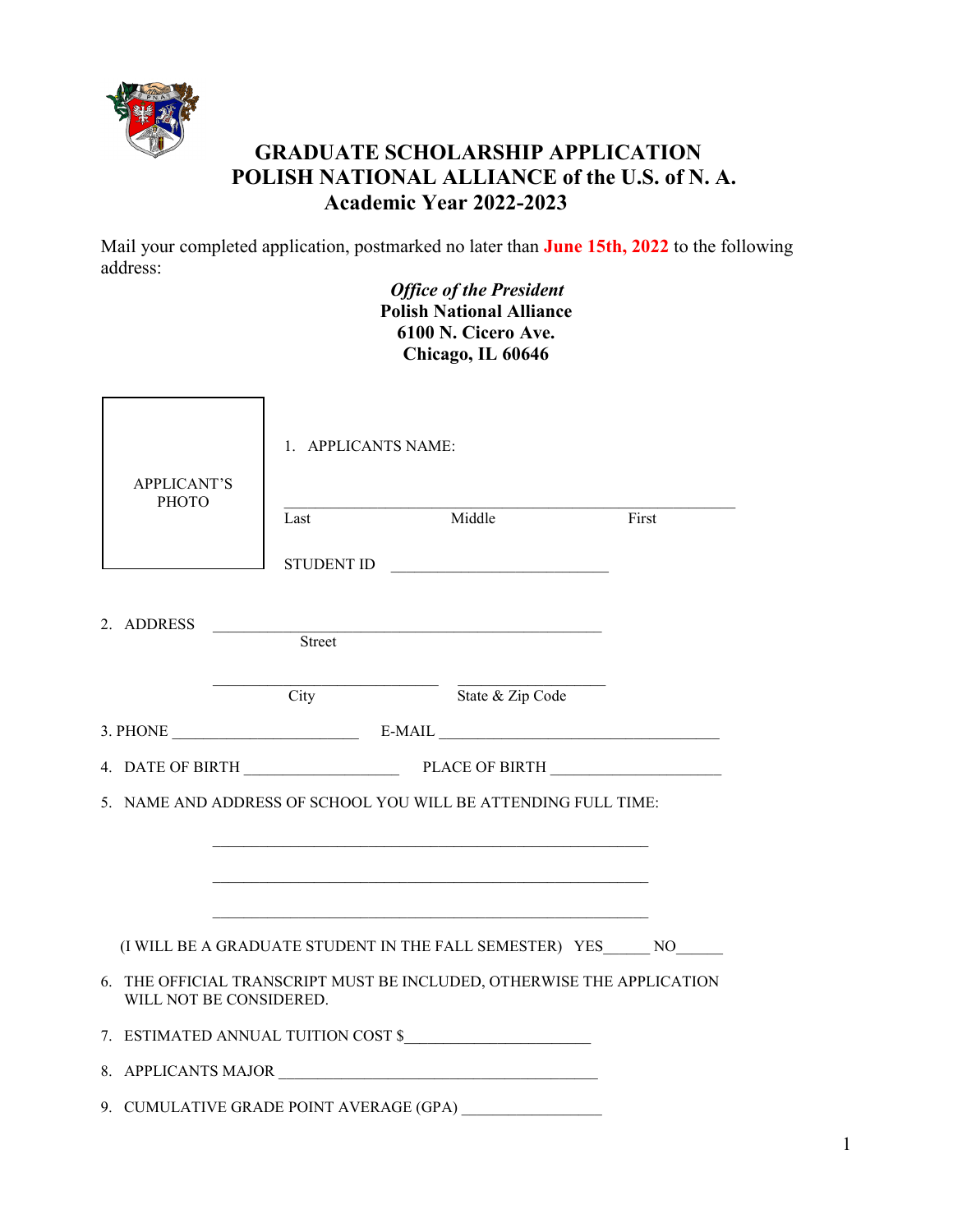| 11. PROJECTED CREDIT HOUR ENROLLMENT:                                                                                                                                                                                                                                                                                                                              |                                                                                                                            |
|--------------------------------------------------------------------------------------------------------------------------------------------------------------------------------------------------------------------------------------------------------------------------------------------------------------------------------------------------------------------|----------------------------------------------------------------------------------------------------------------------------|
| FALL SPRING SUMMER                                                                                                                                                                                                                                                                                                                                                 |                                                                                                                            |
| 12. WHEN DO YOU PLAN TO GRADUATE: MONTH ________________YEAR ___________________                                                                                                                                                                                                                                                                                   |                                                                                                                            |
| 13. ARE YOU EMPLOYED? IF SO, NUMBER OF HOURS YOU WORK WEEKLY                                                                                                                                                                                                                                                                                                       |                                                                                                                            |
| 14. ARE YOU A PNA MEMBER?                                                                                                                                                                                                                                                                                                                                          |                                                                                                                            |
|                                                                                                                                                                                                                                                                                                                                                                    |                                                                                                                            |
| b) Have you participated in any Community Organizations or activities reflecting<br>the Polish Heritage?                                                                                                                                                                                                                                                           |                                                                                                                            |
| c) Voluntary Community Services                                                                                                                                                                                                                                                                                                                                    | <u> 1989 - Johann Stoff, amerikansk politiker (d. 1989)</u><br><u> 1989 - Johann Stoff, amerikansk politiker (d. 1989)</u> |
| 15. HAVE YOU PREVIOUSLY RECEIVED A SCHOLARSHIP FROM THE POLISH<br>IF YES, WHAT YEAR?                                                                                                                                                                                                                                                                               |                                                                                                                            |
| 16. ARE YOUR FAMILY MEMBERS Of THE PNA? YES _______ NO ________<br>17. NAMES OF PARENTS (GUARDIANS):                                                                                                                                                                                                                                                               |                                                                                                                            |
|                                                                                                                                                                                                                                                                                                                                                                    |                                                                                                                            |
|                                                                                                                                                                                                                                                                                                                                                                    |                                                                                                                            |
| 18. TOTAL NUMBER OF CHILDREN IN THE FAMILY:                                                                                                                                                                                                                                                                                                                        |                                                                                                                            |
|                                                                                                                                                                                                                                                                                                                                                                    |                                                                                                                            |
|                                                                                                                                                                                                                                                                                                                                                                    |                                                                                                                            |
|                                                                                                                                                                                                                                                                                                                                                                    |                                                                                                                            |
| $\begin{picture}(150,10) \put(0,0){\vector(1,0){100}} \put(15,0){\vector(1,0){100}} \put(15,0){\vector(1,0){100}} \put(15,0){\vector(1,0){100}} \put(15,0){\vector(1,0){100}} \put(15,0){\vector(1,0){100}} \put(15,0){\vector(1,0){100}} \put(15,0){\vector(1,0){100}} \put(15,0){\vector(1,0){100}} \put(15,0){\vector(1,0){100}} \put(15,0){\vector(1,0){100}}$ |                                                                                                                            |